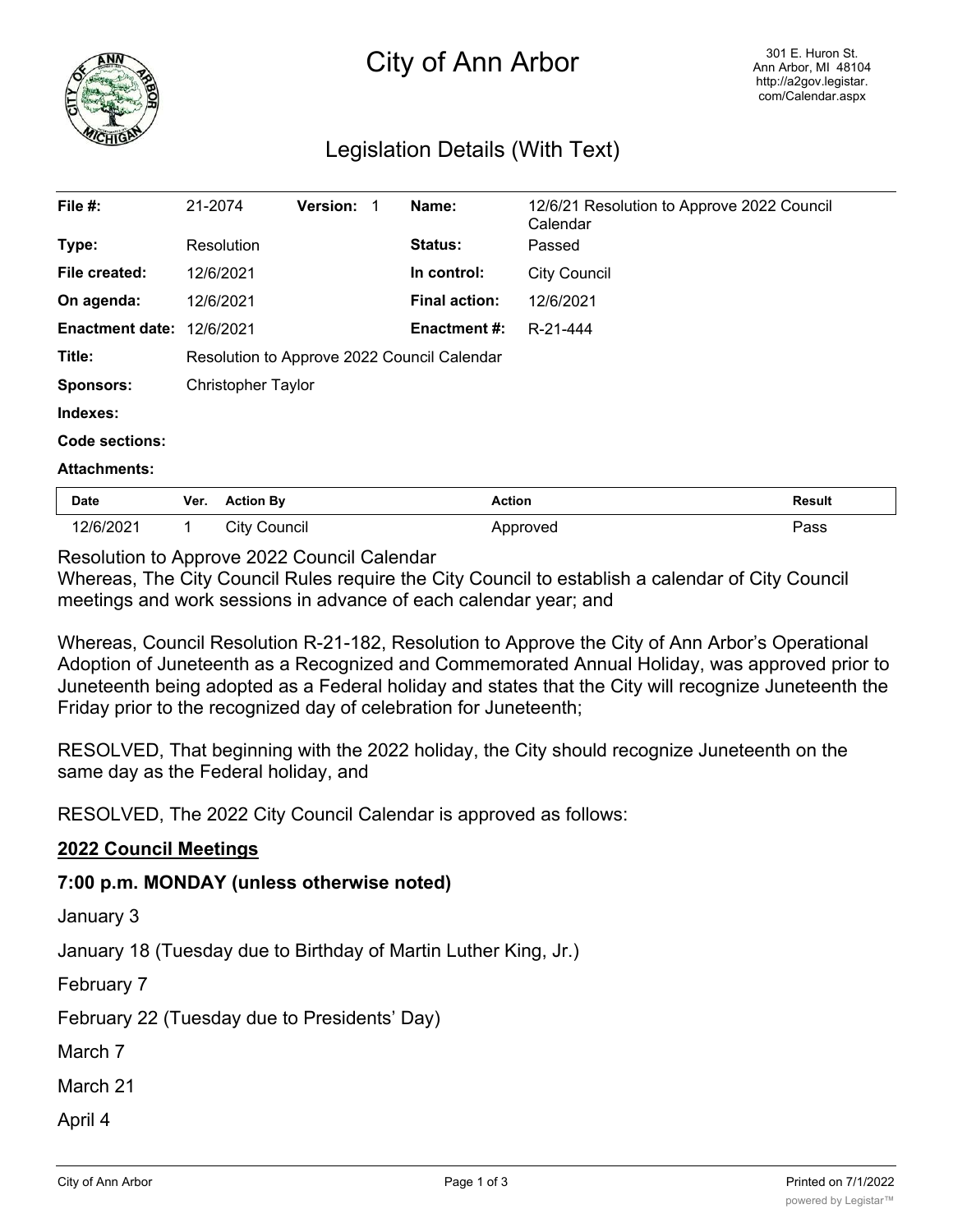April 18 May 5 (Thursday due to Election and Eid al-Fitr) May 16 June 6 June 21 (Tuesday due to Juneteenth) July 5 (Tuesday due to Independence Day) July 18 August 4 (Thursday due to Election) August 15 September 6 (Tuesday due to Labor Day) September 19 October 3 October 17 November 10 (Thursday due to Election Day) November 21 December 5 December 19 **2022 Work Session Dates** January 10, 2022 February 14, 2022 February 28, 2022 (added for budget purposes, if necessary) March 14, 2022 March 28, 2022 (added for budget purposes, if necessary) April 11, 2022 May 9, 2022 June 13, 2022 No Work Session in July No Work Session in August September 12, 2022 October 11, 2022 (Tuesday due to Indigenous Peoples Day) (City Council/DDA Joint Work Session) No Work Session in November